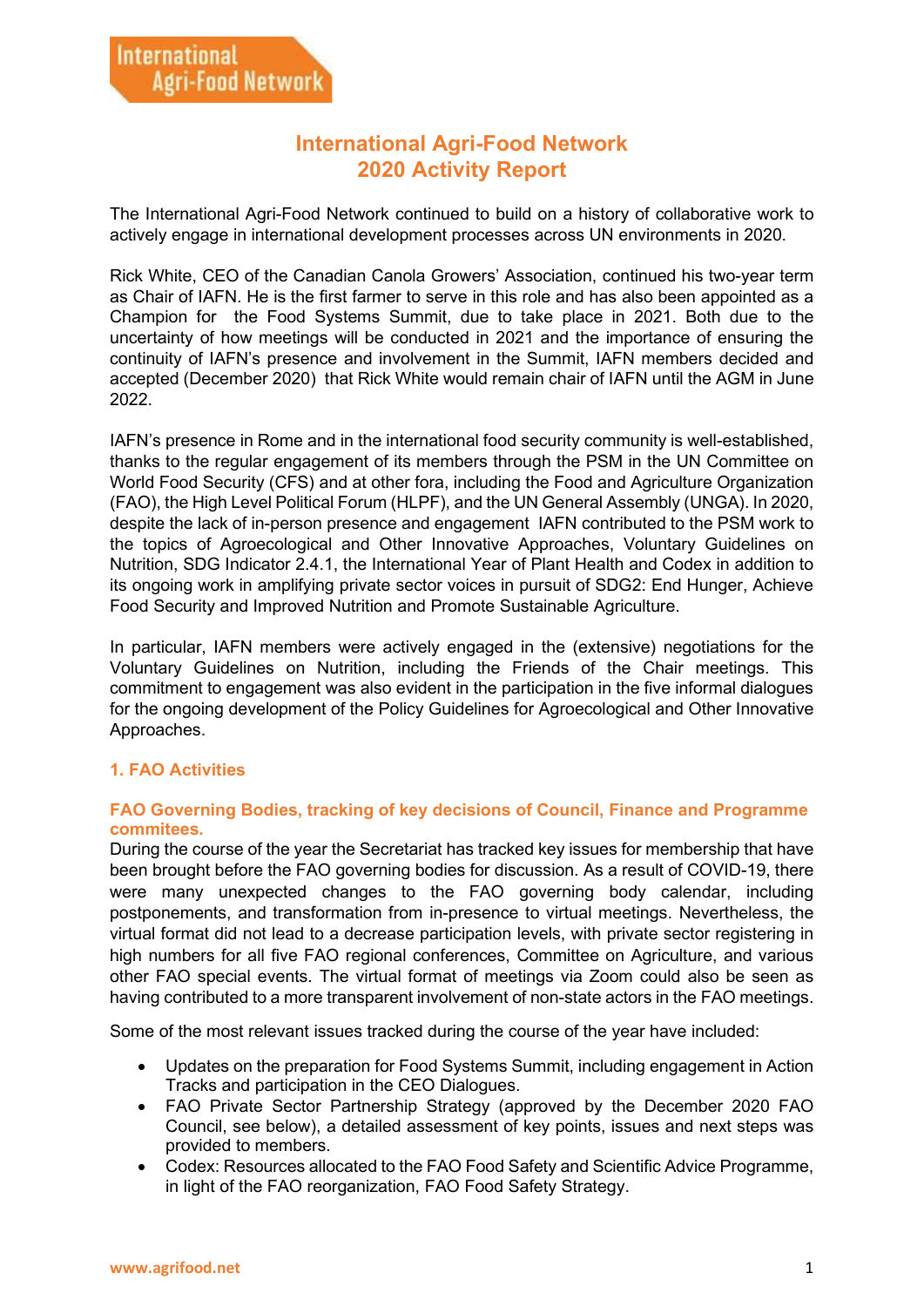# **International Agri-Food Network**

- FAO Strategy on Mainstreaming Biodiversity across Agricultural Sectors.
- Updates on the FAO International Digital Platform for Food and Agriculture.

During the FAO Council (November  $30<sup>th</sup>$ -December  $4<sup>th</sup>$ ) the FAO's new Strategy for Private Sector Engagement 2021-2025 was approved and this will be a key platform for future IAFN engagement. The Chair of the Council commented that, in approving the Strategy members noted "the balance required between need for accelerated engagement with Private Sector and the need to ensure FAO's independence, credibility and transparency". The Strategy does identify new areas of engagement and a updated due diligence approach and expanded mechanisms through which partnerships can be developed. However, member states will require regular reports and the new due diligence mechanisms and rules will be be periodically reviewed by the relevant Governing Bodies.

#### **COAG**

The 27th Session of the FAO Committee on Agriculture was held virtually and 9 members were successfully registered by the Secretariat. A whatsapp group was created and made available to those attending the session to coordinate interventions and assist if needed. The virtual format allowed members to get a greater understanding of the COAG committee process and engage more substantively. The Committee welcomed this engagement and highlighted the importance of farmers, civil society and the private sectors to observe in the work of COAG in the future.

With the theme of Livestock's Contribution to the SDGs, there were many issues of relevance to IAFN membership. The conclusions from the COAG report highlighted the importance of the livestock sector and the need to track the activities related to it during the course of the entire intersessional period. The endorsed FAO Subcommittee on Livestock will be a channel to do so which the Secretariat will monitor for future engagement.

#### **Partnership, Outreach and Engagement**

IAFN engaged with the new FAO management team responsible for the evolving private sector approaches of FAO which included both direct engagement with Beth Bechdol, the new FAO Deputy Director-General. IAFN introduced six key points of interaction with FAO. 1) Build back bBetter roundtables; 2) A Private Sector Council; 3) Jointly plan innovation seminars; 4) Plan 2 private sector events with FAO Director General annually; 5) Support the hand-in-hand engagement through companies; 6)Identify one partnership issue a year to advance (One Health for example). As part of the FAO private sector consultations, IAFN participated in three virtual meetings and online consultations (June-July). These sessions covered vision, engagement and impact and IAFN members had opportunity to provide suggestions and ideas for implementing FAO's new approach, stressing the need for broad and consistent engagement and the potential of joint training programmes.

#### **FAO Biodiversity Strategy Response and Engagement**

As part of the FAO Strategy on Mainstreaming Biodiversity across Agricultural Sectors the Chair of IAFN was invited to speak at a Side Event of the Global Symposium on Soil Biodiversity (March 2020) on the implementation of practices using biodiversity/nature based solutions in promoting soil health. The event has been postponed but the engagement with IAFN by FAO remains the basis for further dialogue on this topic.

#### **2. Youth and SMEs**

As an IAFN activity linked to received sponsorship, which was not forthcoming, the IAFN engagement was limited to supporting the newly established youth group with their basic logistics and facilitating of on-line meetings.